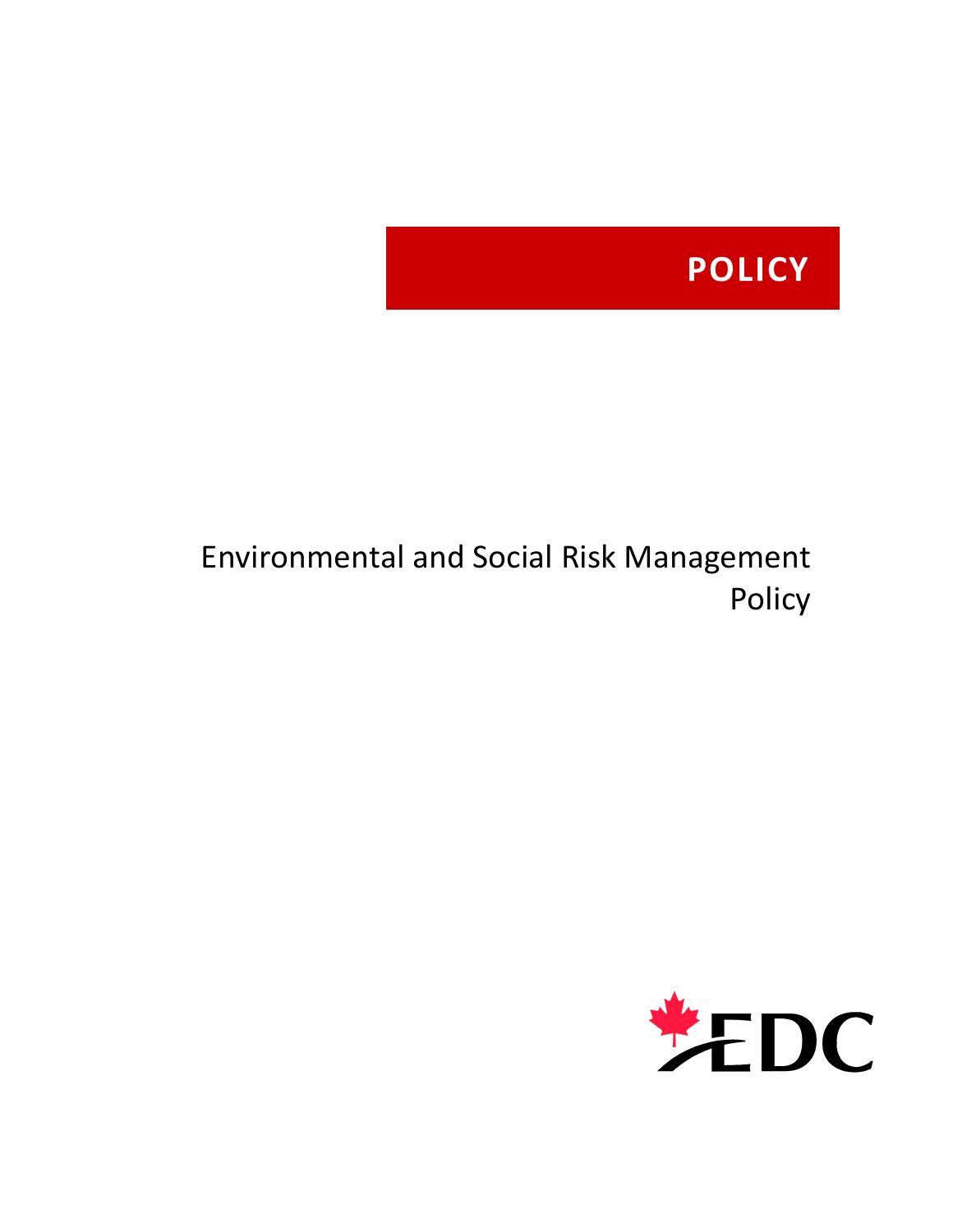

## **Authority Signatures**

martine In Grossen

Approved by: Martine Irman, Chair - Board of Directors **Date 28/02/2019** Date 28/02/2019

Endorsed by: Lorraine Audsley, Chair – EDC Risk Management Committee Date 12/02/2019

 $\sigma$ 

Recommended by: Catherine Decarie, Senior Vice-President, Corporate Affairs Date 12/02/2019

## **Control Sheet**

| <b>Policy Name:</b>      | Environmental and Social Risk Management Policy      |
|--------------------------|------------------------------------------------------|
| <b>Policy Owner:</b>     | SVP, Corporate Affairs                               |
| <b>Policy Monitor:</b>   | Director, Environmental and Social Risk Management   |
| Version:                 | 3.0                                                  |
| Recommended by:          | SVP, Corporate Affairs                               |
| Endorsed by:             | <b>Executive-level Committee</b>                     |
| Approved by:             | Board                                                |
| <b>Effective date:</b>   | May 1, 2019                                          |
| <b>Next Review Date:</b> | May 1, 2022                                          |
| Filename:                | Environmental and Social Risk Management Policy.docx |
| Save date:               |                                                      |

*Environmental and Social Risk Management Policy v3.0*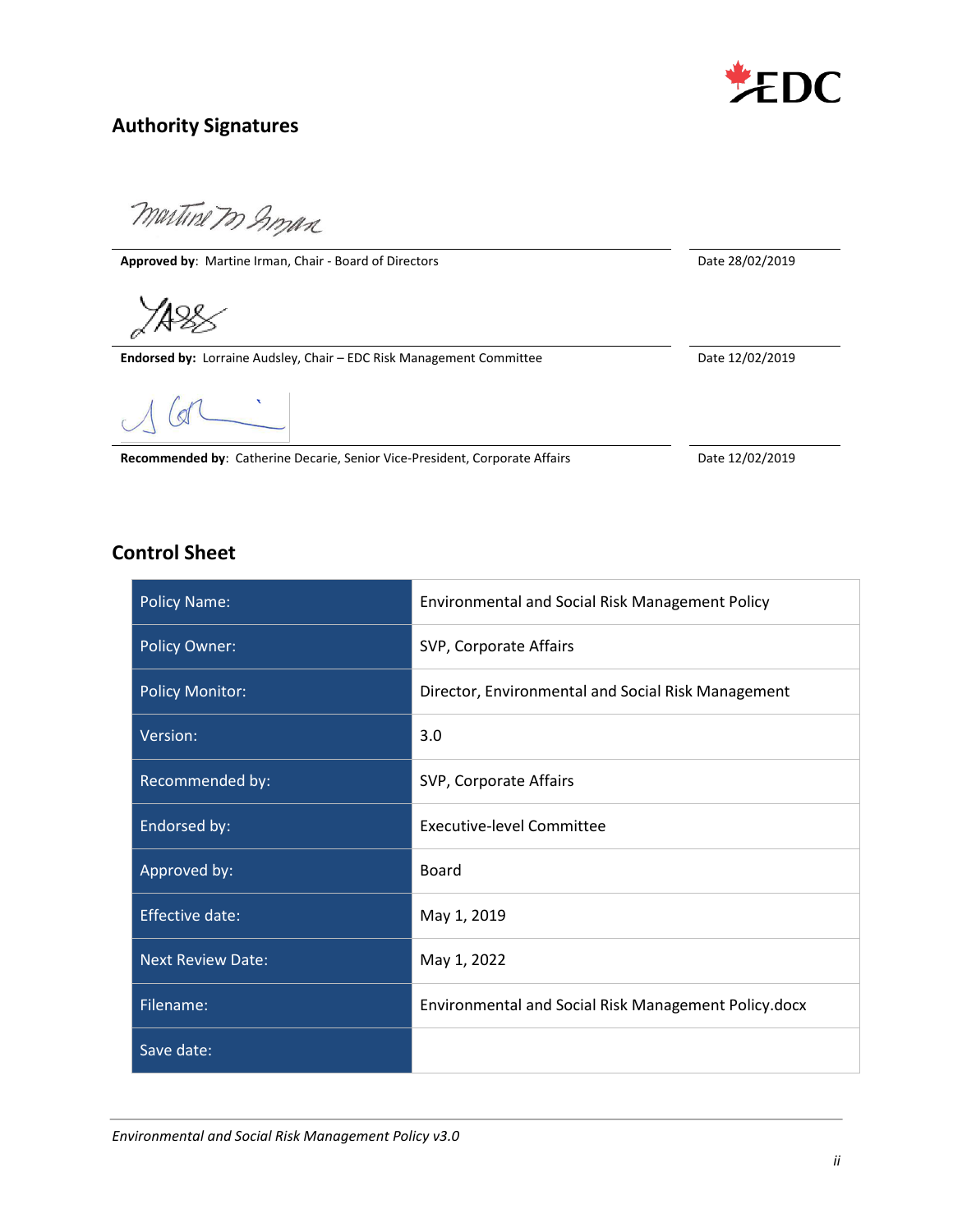

## **Revision History**

| <b>Version</b> | Approved/Reviewed/<br><b>Revised/Rescinded</b> | <b>Date</b>       | <b>Comments</b>                                             |
|----------------|------------------------------------------------|-------------------|-------------------------------------------------------------|
| 1.0            | Approved by the Board                          | June 27, 2005     | Inaugural                                                   |
| 2.0            | Reviewed and revised                           | November 1, 2010  | Reviewed and revised as part<br>of regular revision process |
| 3.0            | Reviewed and revised                           | February 28, 2019 | Reviewed and revised as part<br>of regular revision process |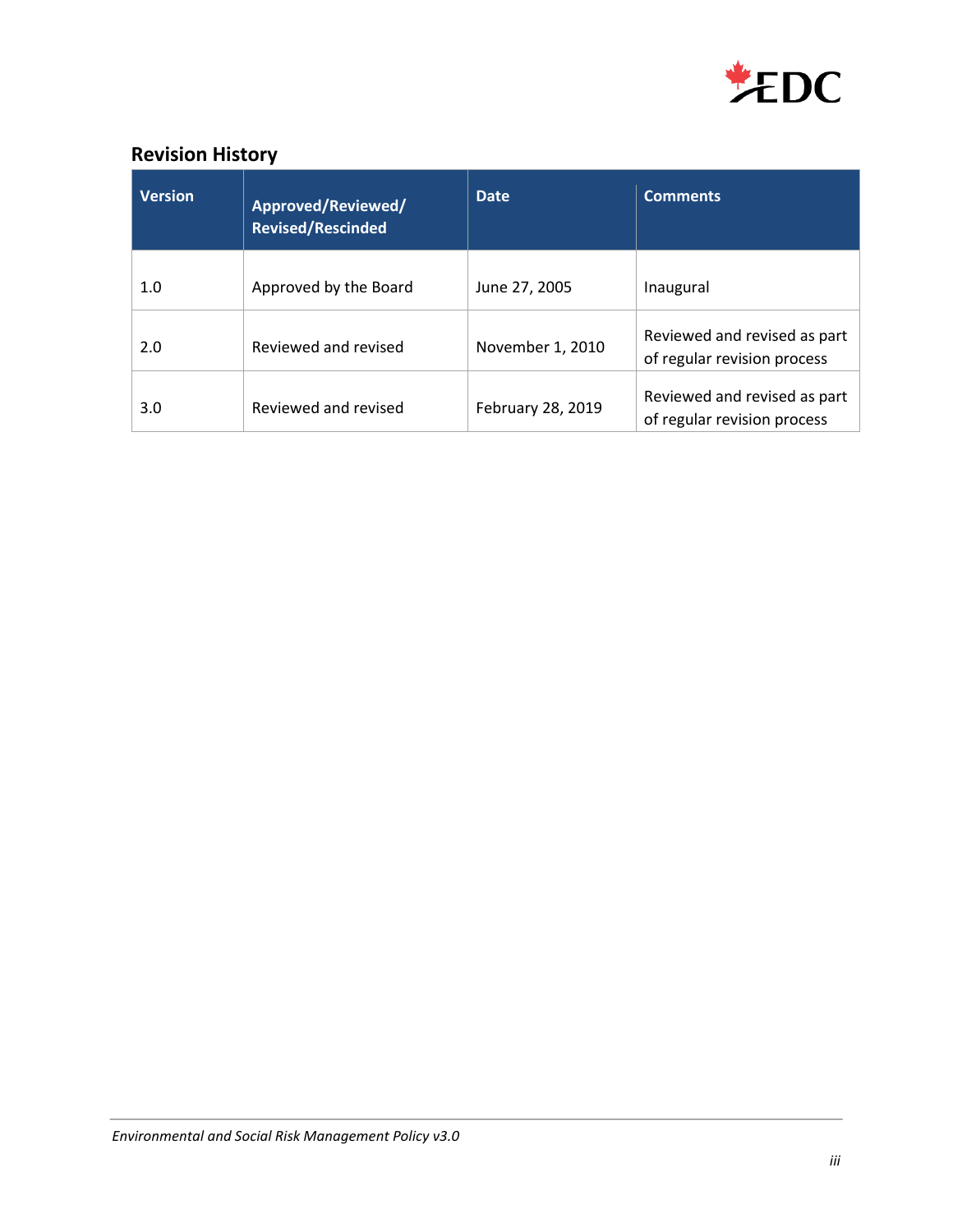

## **Table of Contents**

| 3. |  |  |
|----|--|--|
| 4. |  |  |
|    |  |  |
| 6. |  |  |
|    |  |  |
| 8. |  |  |
|    |  |  |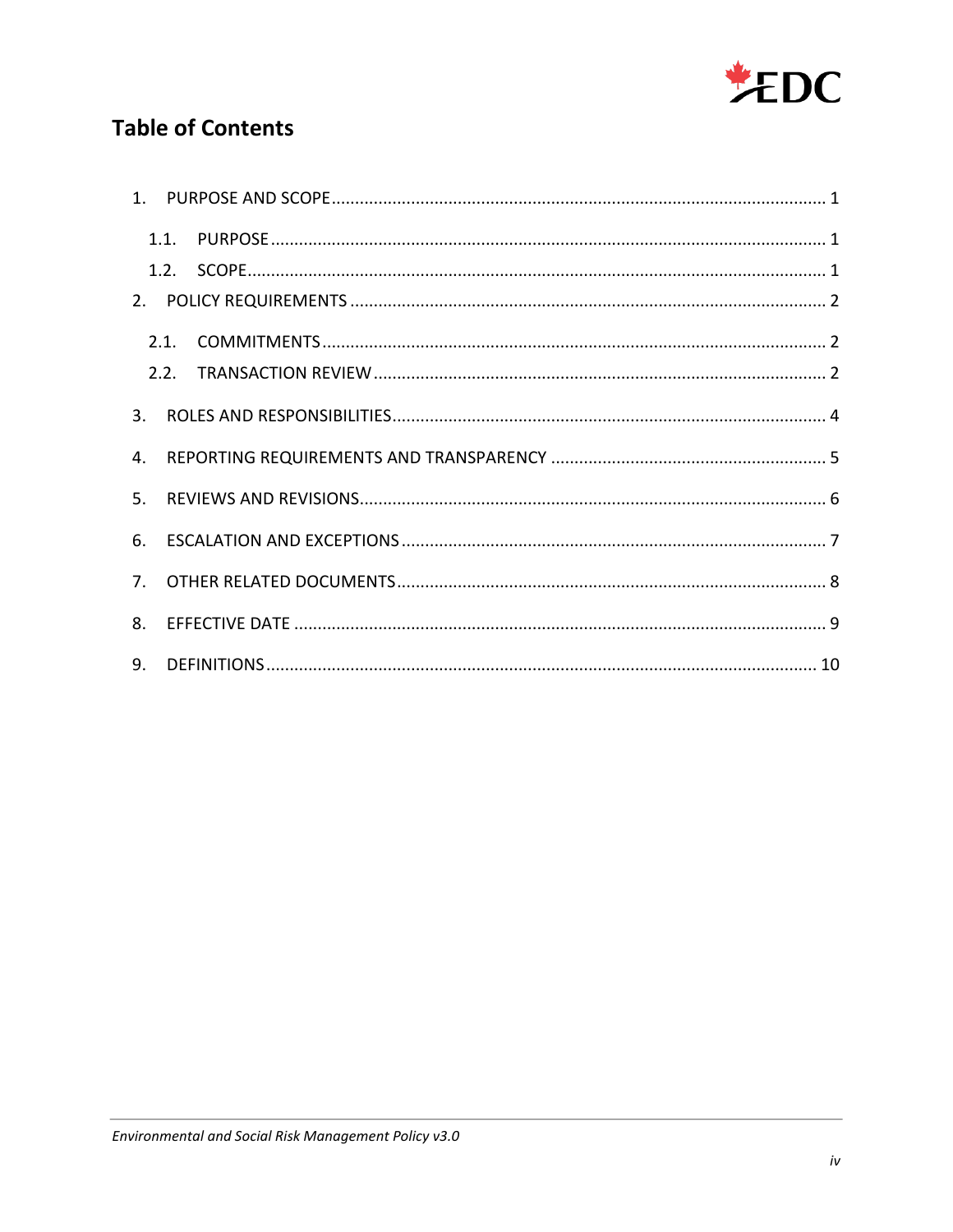## <span id="page-4-0"></span>**1. PURPOSE AND SCOPE**

#### <span id="page-4-1"></span>**1.1. PURPOSE**

Canadian companies operate successfully in virtually every industry sector in the global marketplace. Canadian companies have established a reputation, both in Canada and abroad, for conducting business in a fair, open and responsible manner. EDC works to make Canadian companies internationally recognized as leaders in sustainable and responsible business, giving them the competitive advantage they need to succeed internationally. A key element of that vision is how EDC manages environmental and social risk.

This Policy is EDC's overarching environmental and social risk management policy and sets out EDC's commitments in this regard, as well as EDC's approach in undertaking these commitments when considering transactions.

#### <span id="page-4-2"></span>**1.2. SCOPE**

This Policy applies to EDC and its global operations, including branches, subsidiaries, regional offices and foreign representations, unless otherwise specified. This Policy is not intended to restrict the ability of subsidiaries to adopt variations of this Policy as may be required to accommodate requirements applicable specifically to them, either stemming from the regulatory environment, their governance regime or otherwise, in alignment with the principles of this Policy to the extent appropriate.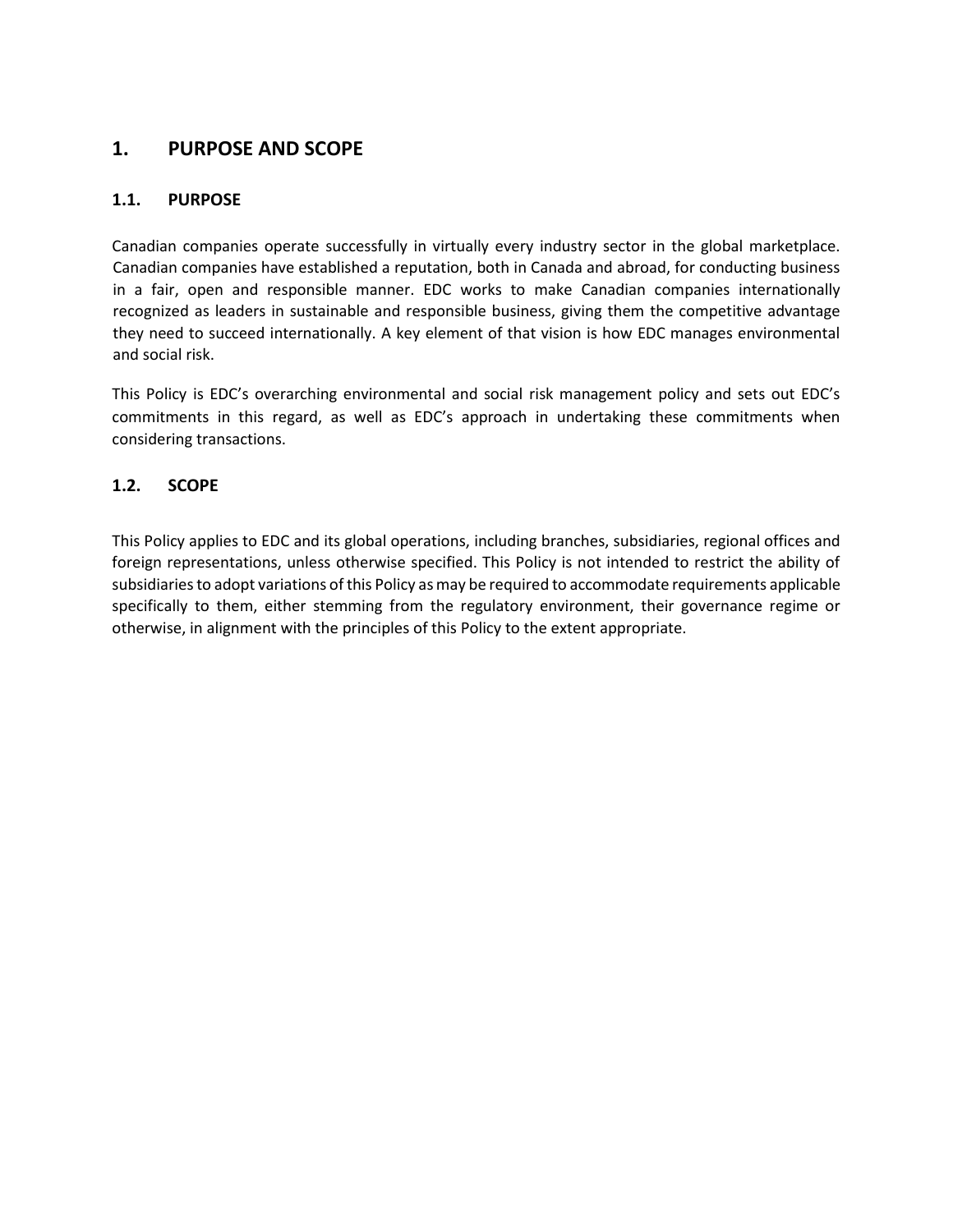

## <span id="page-5-0"></span>**2. POLICY REQUIREMENTS**

#### <span id="page-5-1"></span>**2.1. COMMITMENTS**

EDC is committed to: (i) reviewing and understanding the potential environmental and social impacts of the transactions and businesses we support, (ii) advocating best practices with our counterparts, and (iii) helping customers achieve and maintain high standards of environmental and social risk management.

As part of these commitments EDC:

- Tracks internationally accepted environmental and social risk management and disclosure practices and updates its policies and procedures accordingly;
- Considers relevant multilateral agreements or frameworks signed by Canada, such as the *United Nations Sustainable Development Goals*;
- Advocates for the adoption of international best practices by other international financial institutions and by those with whom EDC does business; and
- Works with its customers as part of a collaborative relationship to improve environmental and social performance.

For transactions identified by EDC as requiring environmental and social considerations, using a risk-based approach, EDC:

- Integrates internationally accepted risk management practices into its decision-making process; and
- Ensures compliance with host country laws and regulations.

As EDC's overarching environmental and social risk management policy, this Policy informs EDC's environmental and social policies, guidelines, and procedures. EDC has developed individual policies on human rights and climate change to provide specific policy guidance for these issues.

The **Human Rights Policy** articulates EDC's policy commitments for how it will approach both project and non-project transactions from a human rights perspective. The **Climate Change Policy** elaborates on EDC's climate-related commitments including in the context of a project or non-project transaction, as well as at a portfolio-level, and in terms of climate-specific disclosure practices. The **Environmental and Social Review Directive** ("ESRD") is a legal requirement under the *Export Development Act*. If EDC is considering a project-related transaction, the ESRD sets out certain requirements as to when and how the project must be reviewed and, in the end, whether EDC may support the project. EDC's **Disclosure Policy** governs how EDC proactively discloses information related to EDC's business activities and support for both project and non-project transactions.

#### <span id="page-5-2"></span>**2.2. TRANSACTION REVIEW**

In implementing the above commitments at the transactional level, EDC will take a risk-based approach to identifying, managing, and mitigating environmental and social risks. This means that, in considering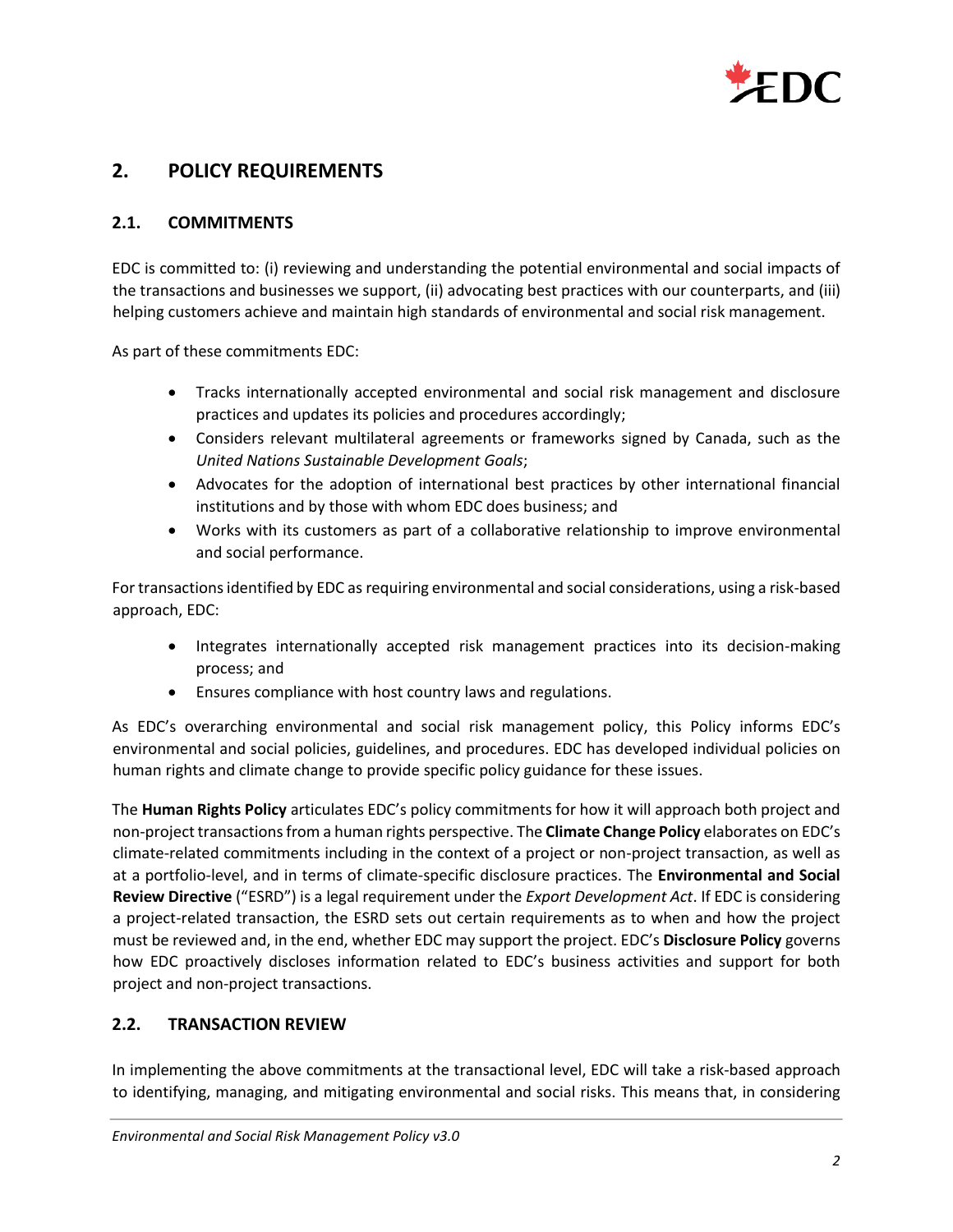

the risk associated with a particular transaction, EDC assesses customers' activities to identify both the likelihood of environmental and social impacts and the severity of any potential impacts, and seeks to address identified issues. Our approach is informed by the *IFC Performance Standards* and, as articulated in the **Environmental and Social Review Directive***,* these are the benchmark standards for project-related transactions. To identify and assess human rights impacts associated with our customers, EDC's transaction review processes are also informed by the *United Nations Guiding Principles on Business and Human Rights*.

We will look to work with customers, financial institutions, and other partners, where possible, to influence customers' environmental and social performance, depending on the nature of environmental and social impacts. EDC will use tools such as environmental and social loan covenants or action plans. Where we do not have the ability to sufficiently influence environmental and social performance, EDC will seek ways to increase our ability to do so.

EDC's commitment to environmental and social performance does not end once a transaction reaches financial close. Monitoring is an integral part of EDC's environmental and social risk management process. EDC may employ loan documentation or other mechanisms to ensure EDC's environmental and social performance expectations are met. Depending on the nature of the transaction, customers can expect to engage with EDC for ongoing environmental and social monitoring and follow-up throughout their relationship with EDC.

EDC has developed a variety of processes to manage and mitigate environmental and social risks for different product and transaction types. Additional details on these processes are articulated in EDC's **Guideline on Environmental and Social Risk Management Review**.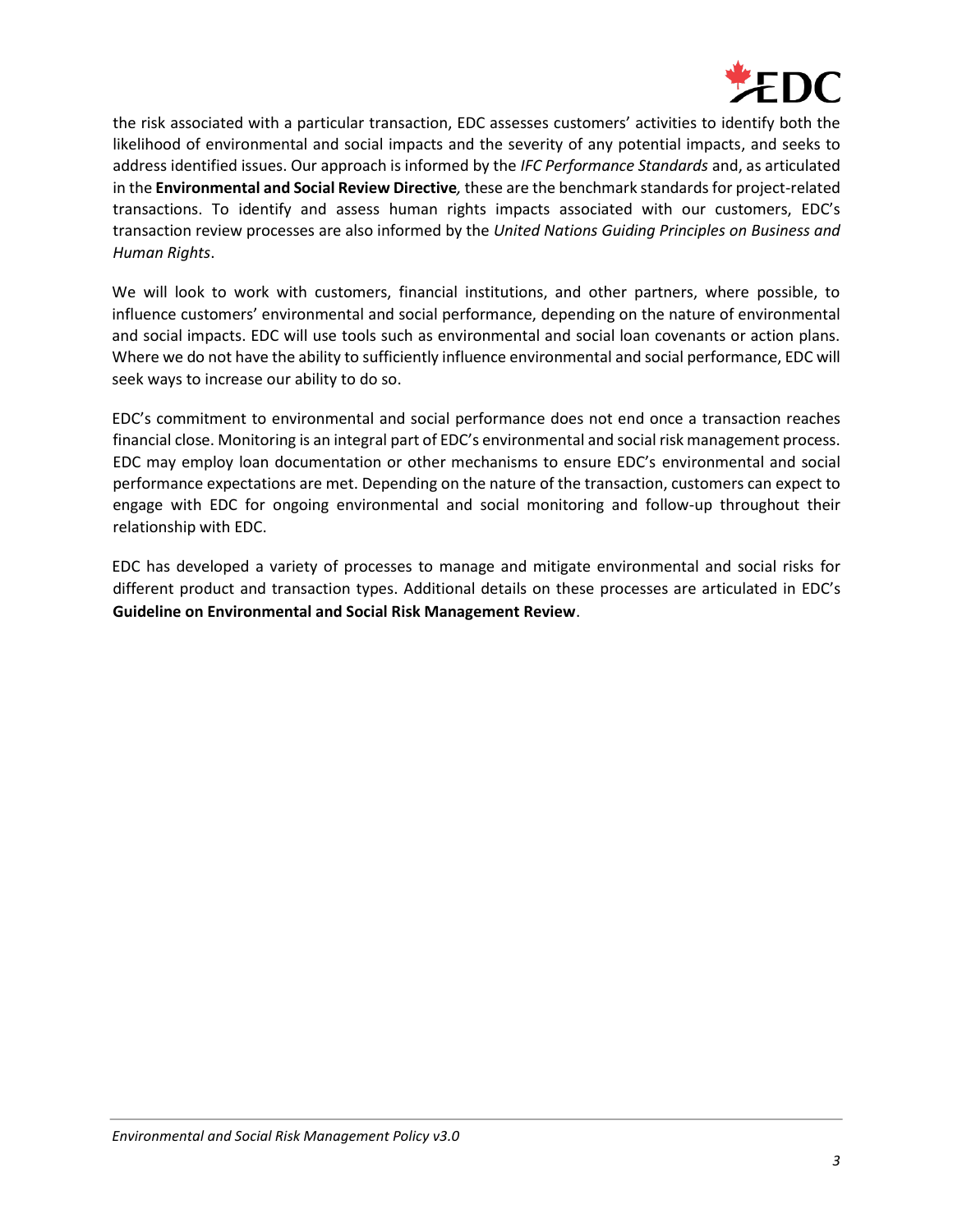

## <span id="page-7-0"></span>**3. ROLES AND RESPONSIBILITIES**

The **Environmental and Social Risk Management Policy** is a Board Policy and, as such, is approved by the Board of Directors.

The Senior Vice-President, Corporate Affairs is the Policy Owner of this **Environmental and Social Risk Management Policy** and is responsible for its development, implementation and maintenance. They are also accountable for its execution and effectiveness.

The Director, Environmental and Social Risk Management shall be the Policy Monitor. The Policy Monitor may delegate their responsibilities as Policy Monitor to an alternative and credible person.

Internal Audit, as the Third Line of Defence, shall be responsible for providing Independent Assurance to the Board of Directors and Executive in accordance with EDC's **Internal Audit Charter**.

EDC's external Advisory Council on Corporate Sustainability and Responsibility, comprised of prominent leaders from business, academia and civil society, shall be responsible for providing advice to EDC on matters related to evolving best-in-class corporate sustainable and responsible business practices, including in relation to this Policy.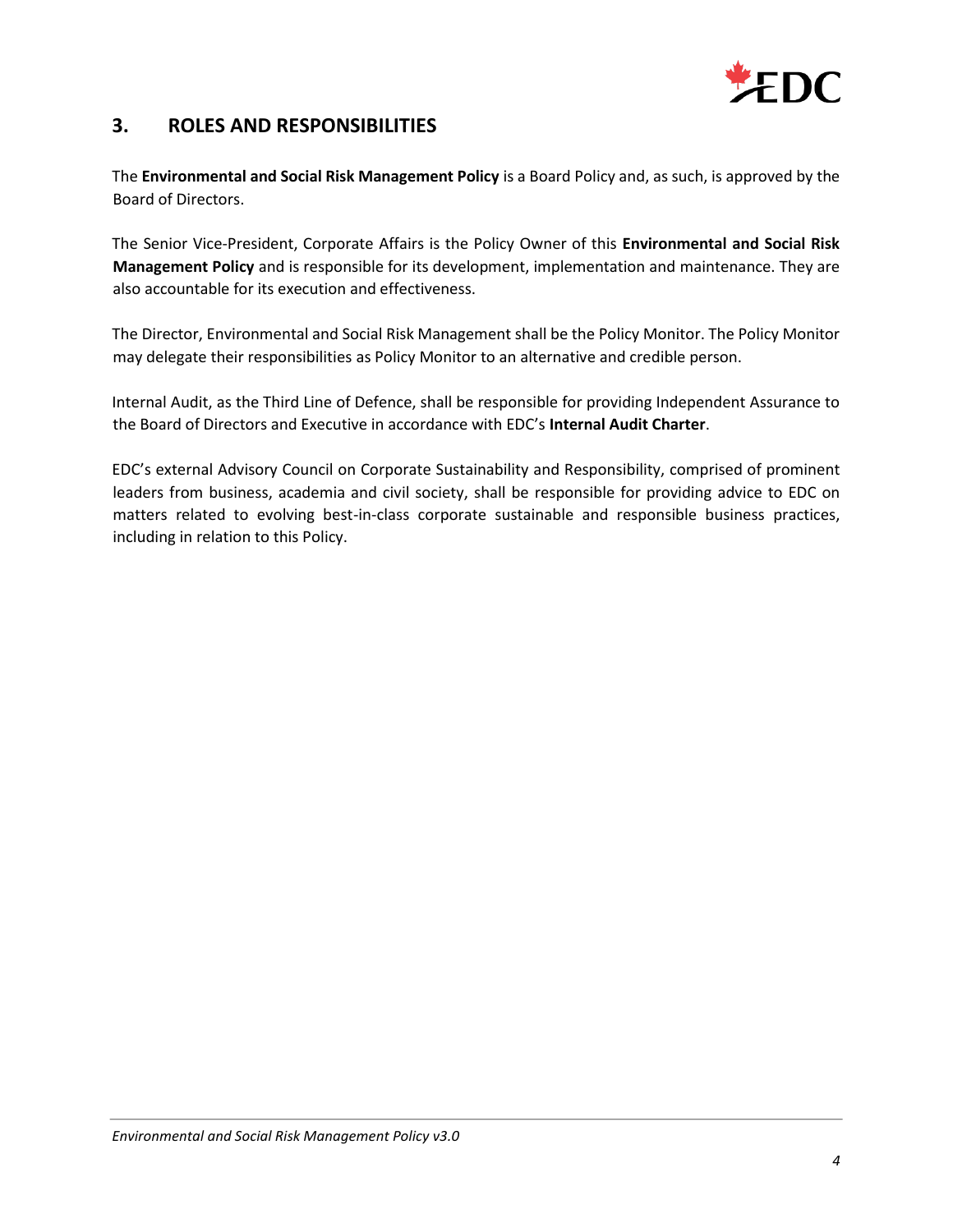

## <span id="page-8-0"></span>**4. REPORTING REQUIREMENTS AND TRANSPARENCY**

The table below sets out the minimum reporting requirements for the **Environmental and Social Risk Management Policy**.

#### Table 1: Reporting Requirements

| <b>Report</b>            | <b>Frequency</b> | <b>Description</b>                   | <b>Distribution</b>    |
|--------------------------|------------------|--------------------------------------|------------------------|
| <b>Integrated Annual</b> | Annual           | Provide a summary of any             | <b>Distributed by:</b> |
| Report                   |                  | relevant updates regarding the       | <b>CEO</b>             |
|                          |                  | implementation of EDC's              |                        |
|                          |                  | <b>Environmental and Social Risk</b> | <b>Distributed to:</b> |
|                          |                  | <b>Management Policy</b>             | <b>Disclosed</b>       |
|                          |                  | Framework, which includes the        | externally             |
|                          |                  | <b>Environmental and Social Risk</b> |                        |
|                          |                  | <b>Management Policy</b>             |                        |

EDC's transparency and disclosure commitments can be found within EDC's **Disclosure Policy**. EDC's disclosure commitments align with the *Revised Council Recommendation on Common Approaches on Environment and Officially Supported Export Credits* (the "OECD Common Approaches") adopted by Members of the Export Credits Group of the Organisation for Economic Co-operation and Development. EDC shares additional information with OECD Members in an effort to build a body of experience and to seek greater consistency in implementation of the OECD Common Approaches.

The Auditor General of Canada undertakes a periodic review of the design and implementation of the **Environmental and Social Review Directive** in accordance with the requirements of the *Export Development Act* and submits a report on the audit to the Corporation's Board of Directors, to the Minister for International Trade Diversification, and to each House of Parliament.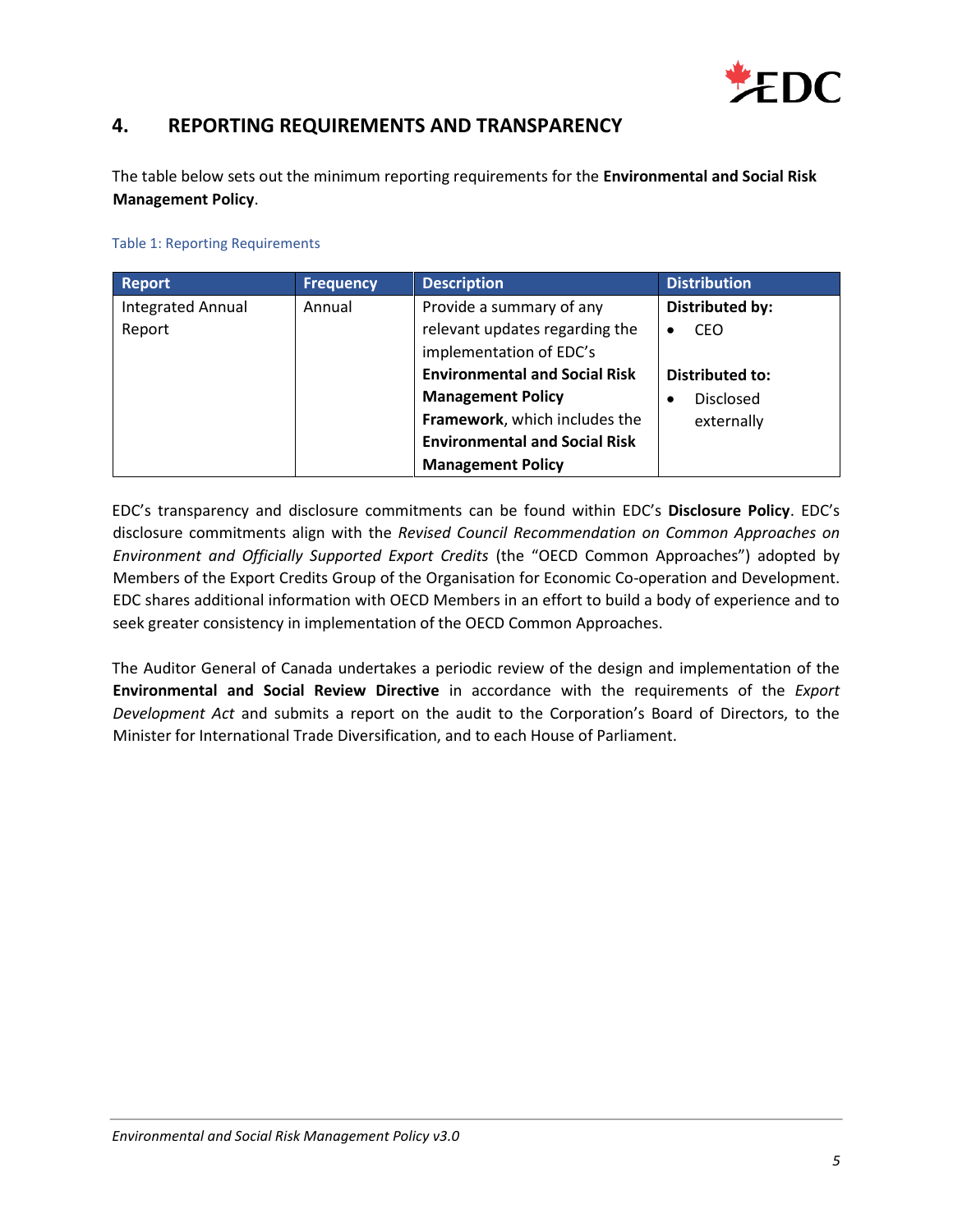

### <span id="page-9-0"></span>**5. REVIEWS AND REVISIONS**

The **Environmental and Social Risk Management Policy** shall be reviewed and approved every three years, or more frequently should circumstances require.

Any revisions to, or rescinding of, this **Environmental and Social Risk Management Policy** shall be accompanied by supporting detail on the material changes and associated rationale.

Any minor off-cycle adjustments to this **Environmental and Social Risk Management Policy** may be made in adherence with and as set out in EDC's **Policy of Policies**.

#### Table 2: Reviews and Revisions

| <b>Document</b>          | <b>Review &amp; Recommend</b><br>for Approval, Revision<br>(or Rescinding) | <b>Approval</b>           | <b>Approval Cycle</b>  |
|--------------------------|----------------------------------------------------------------------------|---------------------------|------------------------|
| <b>Environmental and</b> | SVP, Corporate Affairs                                                     | <b>Board of Directors</b> | At least every three   |
| <b>Social Risk</b>       | and endorsed by an                                                         |                           | years, unless deemed   |
| <b>Management Policy</b> | Executive-level                                                            |                           | otherwise by the Board |
|                          | committee                                                                  |                           | of Directors           |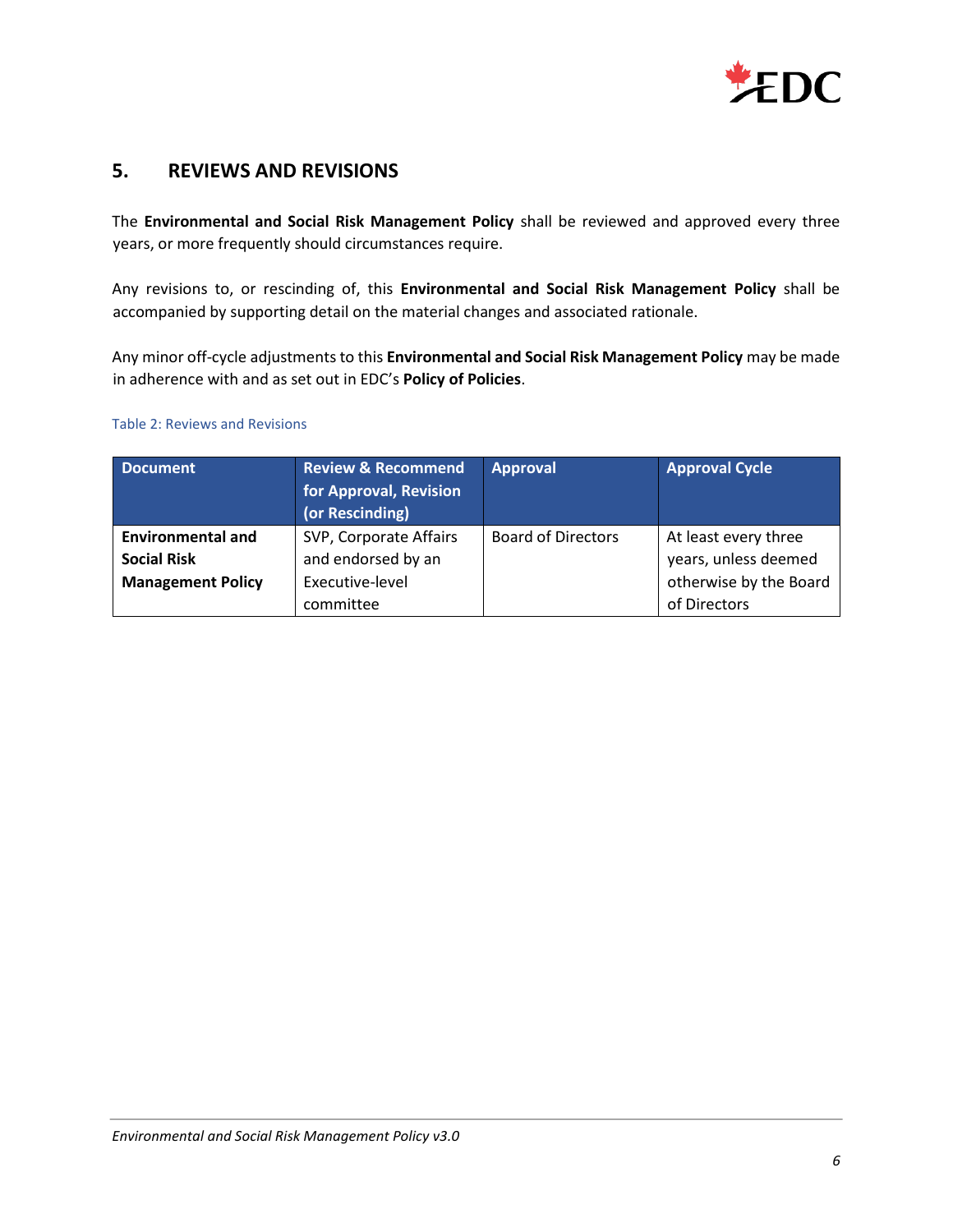

## <span id="page-10-0"></span>**6. ESCALATION AND EXCEPTIONS**

All exceptions or instances of non-compliance to this **Environmental and Social Risk Management Policy** shall be assessed by the Policy Monitor and escalated to the Policy Owner for resolution or approval.

Requests for Policy exceptions or instances of non-compliance must:

- Identify the applicable section(s) of the Policy to which the exception applies;
- Assess the risk(s) that arises from the proposed exception(s);
- If applicable, outline the appropriate controls to mitigate these risks; and,
- Specify the review or effective period of the Policy exception.

A process shall be established by the Policy Owner to identify, record and report on exceptions or instances of non-compliance with this Policy. Policy exceptions will be disclosed.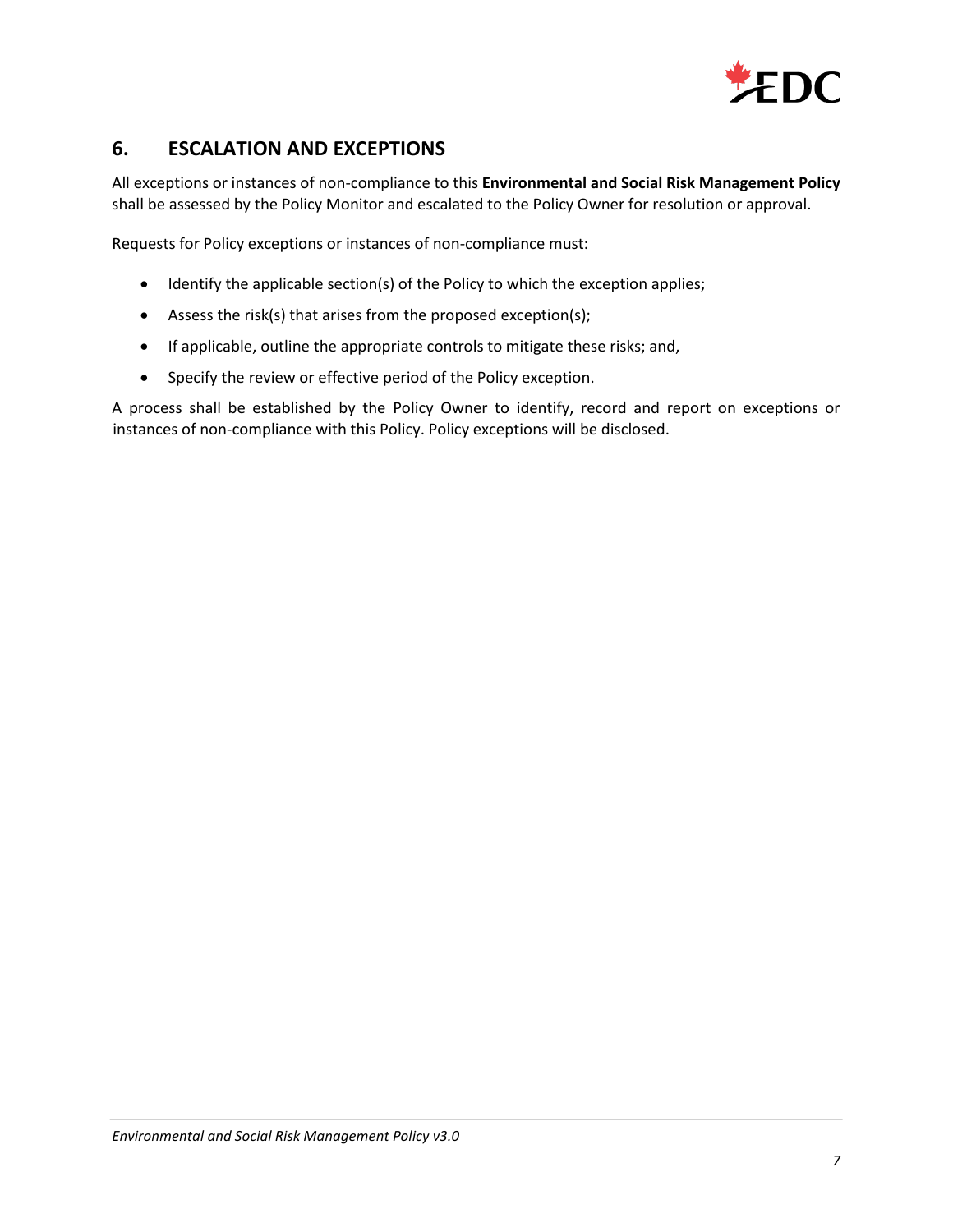

## <span id="page-11-0"></span>**7. OTHER RELATED DOCUMENTS**

The following documents relate to the **Environmental and Social Risk Management Policy**:

- **Environmental and Social Review Directive**
- **Climate Change Policy**
- **Human Rights Policy**
- **Disclosure Policy**
- **Guideline on Environmental and Social Risk Management Review**
- **Policy of Policies**
- **Internal Audit Charter**
- **IFC Performance Standards on Environmental and Social Sustainability**
- **Revised Council Recommendation on Common Approaches on Environment and Officially Supported Export Credits (the "OECD Common Approaches")**
- **Equator Principles**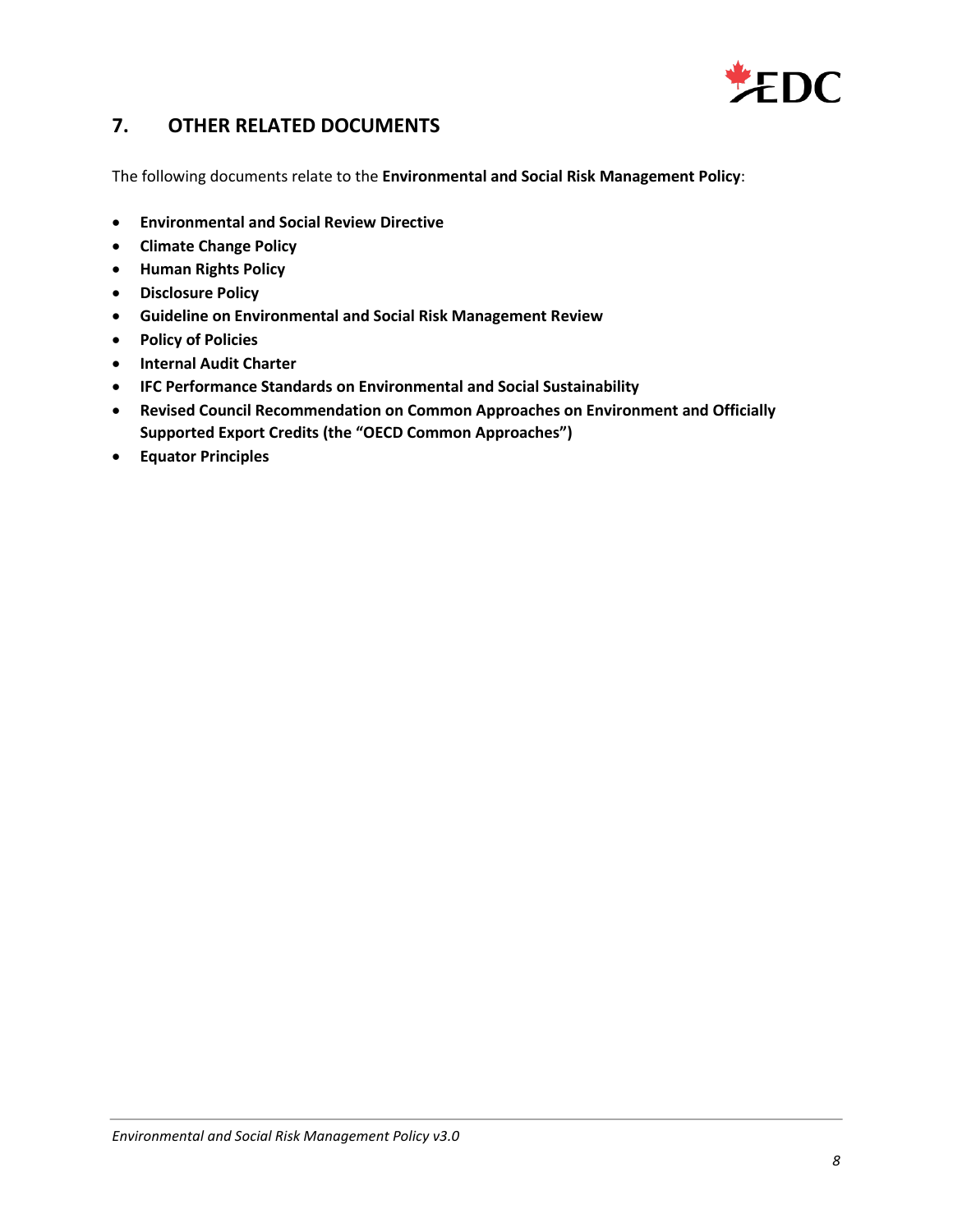

## <span id="page-12-0"></span>**8. EFFECTIVE DATE**

This revised version of the **Environmental and Social Risk Management Policy** shall take effect on May 1, 2019.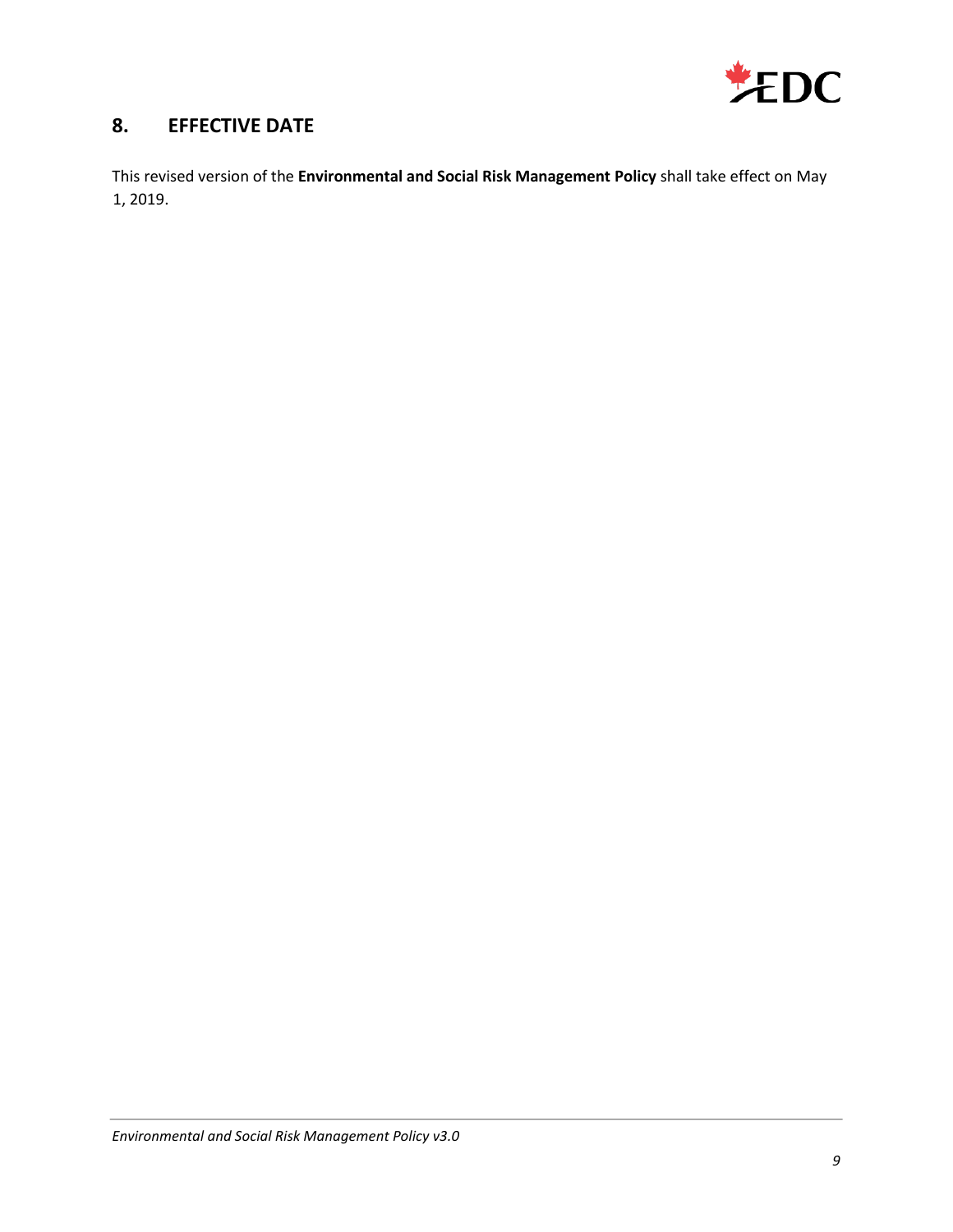

## <span id="page-13-0"></span>**9. DEFINITIONS**

In this Policy, the names of EDC teams and groups are capitalized, and refer to the teams/groups as set out in EDC's corporate directory.

Capitalized terms other than name of EDC teams or groups are defined terms, as set out below.

Table 3: Definitions

| <b>Terminology</b>                                        | <b>Definition</b>                                                                                                                                                                                                                                                                                    |
|-----------------------------------------------------------|------------------------------------------------------------------------------------------------------------------------------------------------------------------------------------------------------------------------------------------------------------------------------------------------------|
| <b>Board of Directors</b>                                 | EDC's Board of Directors.                                                                                                                                                                                                                                                                            |
| <b>Board Risk Management</b><br>Committee (BRMC)          | Board-level Risk Management Committee, as set out in the ORMF.                                                                                                                                                                                                                                       |
| <b>Equator Principles</b>                                 | A risk management framework, adopted by financial institutions, for<br>determining, assessing and managing environmental and social risk<br>in projects and is primarily intended to provide a minimum standard<br>for due diligence and monitoring to support responsible risk decision-<br>making. |
| Executive                                                 | The cadre of managers that provides the most senior level of review,<br>guidance and decision-making.                                                                                                                                                                                                |
| First Line of Defence                                     | Teams or individuals who assume, own, and manage risk.                                                                                                                                                                                                                                               |
| Guideline                                                 | A document which sets out the parameters within which EDC<br>employees should act and the standards which should be defined to<br>achieve expected outcomes and Policy requirements. This includes<br>mandatory controls, or alternatively guidance, recommendations or<br>best practices.           |
| <b>Independent Assurance</b>                              | The process for assuring the Board and Senior Management that the<br>Policy and its related Guidelines (or Standards), Procedures and<br>Frameworks are effectively designed and functioning as intended.                                                                                            |
| <b>IFC Performance Standards</b>                          | The International Finance Corporation's Performance Standards on<br>Social and Environmental Sustainability as amended from time to<br>time.                                                                                                                                                         |
| <b>Operational Risk</b><br>Management Framework<br>(ORMF) | The overarching Governance Structure for establishing effective<br>operational risk management in respect of the entire organization.                                                                                                                                                                |
| Policy                                                    | A document which sets out the principles or protocols to guide<br>decisions and achieve expected outcomes. Policies are derived from<br>EDC's mandate, missions, strategic objectives and Risk Appetite.                                                                                             |